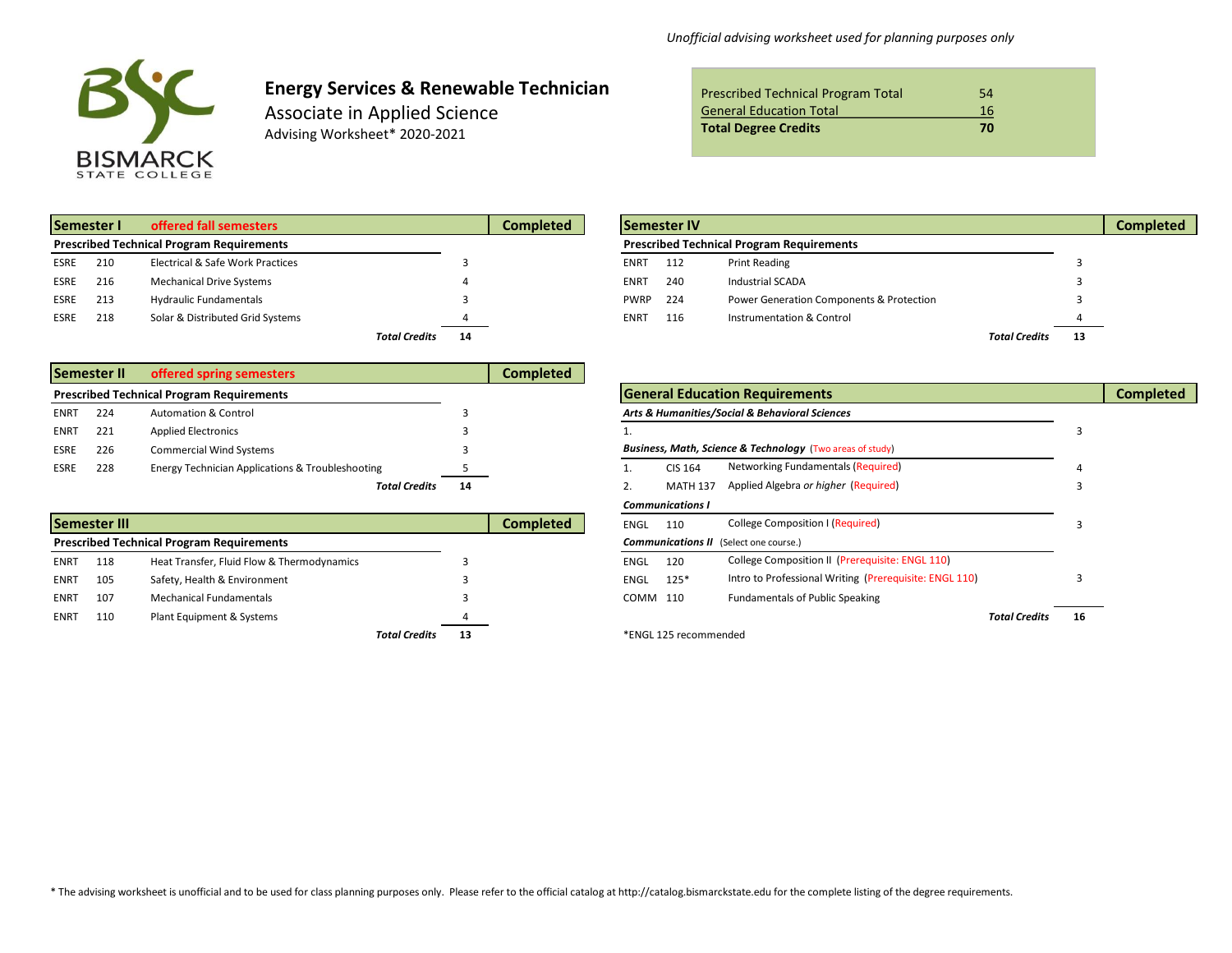## **Associate in Applied Science (AAS)**

| ASSULIQUE III APPIIEU SCIETICE (AAS)                                                                       |                              |                                                                                                                                                                                                                                |               |
|------------------------------------------------------------------------------------------------------------|------------------------------|--------------------------------------------------------------------------------------------------------------------------------------------------------------------------------------------------------------------------------|---------------|
|                                                                                                            |                              | Phone: The contract of the contract of the contract of the contract of the contract of the contract of the contract of the contract of the contract of the contract of the contract of the contract of the contract of the con |               |
|                                                                                                            |                              | Email: The contract of the contract of the contract of the contract of the contract of the contract of the contract of the contract of the contract of the contract of the contract of the contract of the contract of the con |               |
| Degree Checklist                                                                                           |                              |                                                                                                                                                                                                                                |               |
| Credits                                                                                                    |                              |                                                                                                                                                                                                                                |               |
| Earned a minimum of 3 credits in ENGL 110                                                                  |                              | Earned at least 15 semester hours of institutional credit from BSC                                                                                                                                                             |               |
| Earned a minimum of 3 credits in ENGL 120, ENGL 125 or COMM 110 <sup>1</sup>                               |                              | Minimum of 2.00 institutional GPA (BSC only)                                                                                                                                                                                   |               |
| Earned a minimum of 3 credits in Arts & Humanities/Social & Behavioral Sciences <sup>1</sup>               |                              | Minimum of 2.00 cumulative GPA (BSC + Transfer)                                                                                                                                                                                |               |
| Earned a minimum of 6 credits in Business, Math, Science & Technology <sup>2</sup>                         |                              | Minimum of 2.00 GPA in a prescribed technical program                                                                                                                                                                          |               |
| Completed prescribed technical program requirements                                                        |                              | Cleared all college obligations                                                                                                                                                                                                |               |
|                                                                                                            |                              | Satisfied all degree seeking admission requirements                                                                                                                                                                            |               |
| Earned a minimum of 60 credits                                                                             |                              | Filed an Application for Degree in the Academic Records Office immediately following                                                                                                                                           |               |
| -Academic Skills Courses (ASC) do not count toward graduation                                              | enrollment in final semester |                                                                                                                                                                                                                                |               |
|                                                                                                            |                              | Specific programs may require additional degree/program requirements; refer to your program.                                                                                                                                   |               |
| <sup>1</sup> Programs may have specific General Education requirements; refer to your program degree plan. |                              |                                                                                                                                                                                                                                |               |
| <sup>2</sup> Must be from any two areas of study. For example, a Biology course and a Math course, but not |                              |                                                                                                                                                                                                                                |               |
| two Biology courses or two Math courses.                                                                   | Legend                       | (*) Course not approved as GERTA                                                                                                                                                                                               |               |
|                                                                                                            |                              |                                                                                                                                                                                                                                |               |
| <b>General Education Requirements</b>                                                                      |                              |                                                                                                                                                                                                                                |               |
| Category I: COMMUNICATIONS                                                                                 |                              | <b>Completed</b>                                                                                                                                                                                                               | <b>Needed</b> |
| <b>Communications I</b>                                                                                    |                              |                                                                                                                                                                                                                                |               |
| (3 Credits) - ENGL 110                                                                                     |                              |                                                                                                                                                                                                                                |               |
| Gr. Cr.<br>3<br><b>ENGL 110</b><br>College Composition I                                                   |                              |                                                                                                                                                                                                                                |               |
| Transfer Course                                                                                            |                              |                                                                                                                                                                                                                                |               |
| <b>Communications II</b>                                                                                   |                              |                                                                                                                                                                                                                                |               |

Advisor: \_

*(3 Credits) - ENGL 120, ENGL 125, COMM 110 (Select one)*   $\frac{(3 \text{ Credits})}{\text{Gr. Cr.}}$ <br> $\frac{3}{3}$ <br> $\frac{3}{4}$ <br> $\frac{3}{3}$ 3 ENGL 120 College Composition II 3 ENGL 125 Introduction to Professional Writing 3 COMM 110 Fundamentals of Public Speaking

#### Transfer Course

 $\overline{\phantom{a}}$ 

### Category II: ARTS & HUMANITES/SOCIAL & BEHAVIORAL SCIENCES **Completed\_\_\_\_\_\_\_\_\_\_** Needed\_ General Education Requirements Continued

| (3 Credits)    |                 |                                       |                         |   |                 |                                      |                         |                 |                                       |
|----------------|-----------------|---------------------------------------|-------------------------|---|-----------------|--------------------------------------|-------------------------|-----------------|---------------------------------------|
| Gr. Cr.        |                 |                                       | Gr. Cr.                 |   |                 |                                      | Gr. Cr.                 |                 |                                       |
| 3              | <b>ANTH 170</b> | Physical Anthropology and Archeology  | $\overline{3}$          |   | <b>HIST 101</b> | Western Civilization I               | 3                       | <b>POLS 115</b> | American Government                   |
| 3              | <b>ANTH 171</b> | Introduction to Cultural Anthropology | 3                       |   | <b>HIST 102</b> | <b>Western Civilization II</b>       | 3                       | <b>POLS 116</b> | State and Local Government            |
| 3              | ART 110         | Introduction to the Visual Arts       | 3                       |   | <b>HIST 103</b> | United States to 1877                | 3                       | <b>POLS 220</b> | <b>International Politics</b>         |
| 3              | <b>ART 122</b>  | Two-Dimensional Design                | $\overline{\mathbf{3}}$ |   | <b>HIST 104</b> | United States Since 1877             | 3                       | <b>PSYC 100</b> | Human Relations In Organizations      |
| 3              | <b>ART 124</b>  | Three-Dimensional Design              | $\overline{3}$          |   | <b>HIST 211</b> | World Civilizations to 1500          | 3                       | <b>PSYC 111</b> | Introduction to Psychology            |
| 3              | <b>ART 130</b>  | Drawing I                             | $\overline{3}$          |   | <b>HIST 212</b> | World Civilizations since 1500       | $\overline{\mathbf{3}}$ | <b>PSYC 211</b> | Introduction to Behavior Modification |
| 3              | <b>ART 210</b>  | Art History I                         | $\overline{\mathbf{3}}$ |   | <b>HIST 220</b> | North Dakota History                 | 3                       | <b>PSYC 250</b> | Developmental Psychology              |
| 3              | <b>ART 211</b>  | Art History II                        | $\overline{\mathbf{3}}$ |   | <b>HIST 222</b> | History of the Western Frontier      | 不<br>3                  | <b>PSYC 261</b> | Psychology of Adjustment              |
| 3              | <b>ART 220</b>  | Painting I                            | $\overline{3}$          |   | <b>HIST 224</b> | American Studies I                   | 3                       | <b>PSYC 270</b> | Abnormal Psychology                   |
| 3              | <b>ART 221</b>  | Painting II                           | $\overline{\mathbf{3}}$ |   | <b>HIST 225</b> | American Studies II                  | 3                       | <b>RELS 120</b> | Religion in America                   |
| 3              | <b>ART 230</b>  | Drawing II                            | $1 - 3$                 |   | <b>HIST 243</b> | <b>Historical Investigations</b>     | 3                       | <b>RELS 201</b> | Life and Letters of Paul              |
| 3              | <b>ART 250</b>  | Ceramics I                            | $\overline{\mathbf{3}}$ |   | <b>HUMS 210</b> | <b>Integrated Cultural Studies</b>   |                         | <b>RELS 203</b> | <b>World Religions</b>                |
| 3              | <b>ART 251</b>  | Ceramics II                           | $1 - 4$                 |   | <b>HUMS 211</b> | <b>Integrated Cultural Excursion</b> |                         | <b>RELS 220</b> | Old Testament                         |
|                | <b>ART 265</b>  | Sculpture I                           | $\overline{2}$          |   | <b>HUMS 212</b> | Integrated Cultural Enrichment       |                         | <b>RELS 230</b> | New Testament                         |
| 2              | <b>ART 266</b>  | Sculpture II                          | $\overline{3}$          |   | <b>MUSC 100</b> | <b>Music Appreciation</b>            | 3                       | SOC 110         | Introduction to Sociology             |
| 3              | <b>CIS 280</b>  | <b>Cyber Ethics</b>                   | $\mathbf{1}$            |   | <b>MUSC 117</b> | Concert Choir                        | 3                       | SOC 115         | Social Problems                       |
| 3              | CJ 201          | Introduction to Criminal Justice      | $\mathbf{1}$            |   | <b>MUSC 118</b> | Chamber Choir                        |                         | <b>SOC 220</b>  | Family                                |
| 3              | <b>COMM 112</b> | Understanding Media and Social Change | $\mathbf{1}$            |   | <b>MUSC 121</b> | <b>String Ensemble</b>               | $\overline{3}$          | SOC 221         | Minority Relations                    |
| 3              | <b>COMM 211</b> | Oral Interpretation                   | 1                       |   | <b>MUSC 132</b> | Wind Fnsemble                        | 3                       | SOC 235         | Cultural Diversity                    |
| 3              | <b>COMM 212</b> | <b>Interpersonal Communications</b>   | $\mathbf{1}$            |   | <b>MUSC 133</b> | Woodwind Ensemble I                  |                         | SOC 251         | Gerontology                           |
| 3              | <b>ECON 105</b> | <b>Elements of Economics</b>          | 1                       |   | <b>MUSC 134</b> | Woodwind Ensemble II                 | 3                       | <b>SOC 252</b>  | Criminology                           |
| 3              | <b>ECON 201</b> | Principles of Microeconomics          | $\mathbf{1}$            |   | <b>MUSC 135</b> | Brass Ensemble I                     | $\overline{\mathbf{3}}$ | <b>SOC 275</b>  | American Indian Studies               |
| 3              | <b>ECON 202</b> | Principles of Macroeconomics          | $\mathbf{1}$            |   | <b>MUSC 136</b> | Brass Ensemble II                    | $\overline{4}$          | <b>SPAN 101</b> | First Year Spanish I                  |
| 3              | <b>ENGL 211</b> | Introduction to Creative Writing      | $\mathbf{1}$            |   | <b>MUSC 137</b> | Jazz Ensemble                        |                         | <b>SPAN 102</b> | First Year Spanish II                 |
| 3              | <b>ENGL 221</b> | Introduction to Drama                 | $\mathbf{1}$            | * | <b>MUSC 138</b> | <b>Percussion Ensemble</b>           | 4                       | <b>SPAN 201</b> | Second Year Spanish I                 |
| 3              | <b>ENGL 222</b> | Introduction to Poetry                | $\mathbf{1}$            |   | <b>MUSC 145</b> | Applied Music                        | 4                       | <b>SPAN 202</b> | Second Year Spanish II                |
|                | <b>ENGL 233</b> | Fantasy and Science Fiction           | $\mathbf 1$             |   | <b>MUSC 146</b> | Applied Music - Major                |                         | <b>SWK 256</b>  | Development of Social Welfare         |
| 3              | <b>ENGL 236</b> | Women and Literature                  | $\overline{3}$          |   | <b>PHIL 101</b> | Introduction to Philosophy           |                         | <b>THEA 110</b> | Introduction to Theatre Arts          |
| 3              | <b>ENGL 238</b> | Children's Literature                 | $\overline{3}$          |   | <b>PHIL 210</b> | Ethics                               |                         | <b>THEA 161</b> | Acting I                              |
| 3              | <b>ENGL 251</b> | <b>British Literature I</b>           | $\overline{3}$          |   | <b>PHIL 220</b> | Introduction to Logic                |                         | <b>THEA 180</b> | Dramatic Literature and Style I       |
| 3              | <b>ENGL 252</b> | <b>British Literature II</b>          | $\overline{3}$          |   | <b>PHIL 250</b> | Philosophy in Cinema                 | 3                       | <b>THEA 181</b> | Dramatic Literature and Style II      |
| 3              | <b>ENGL 261</b> | American Literature I                 | $\overline{3}$          |   | <b>PHIL 253</b> | <b>Environmental Ethics</b>          | 3                       | <b>THEA 261</b> | Acting II                             |
| 3              | <b>ENGL 262</b> | American Literature II                |                         |   |                 |                                      |                         |                 |                                       |
| 3              | <b>ENGL 278</b> | Alternative Literature                |                         |   |                 |                                      |                         |                 |                                       |
| $\overline{3}$ | GEOG 161        | World Regional Geography              |                         |   |                 |                                      |                         |                 |                                       |